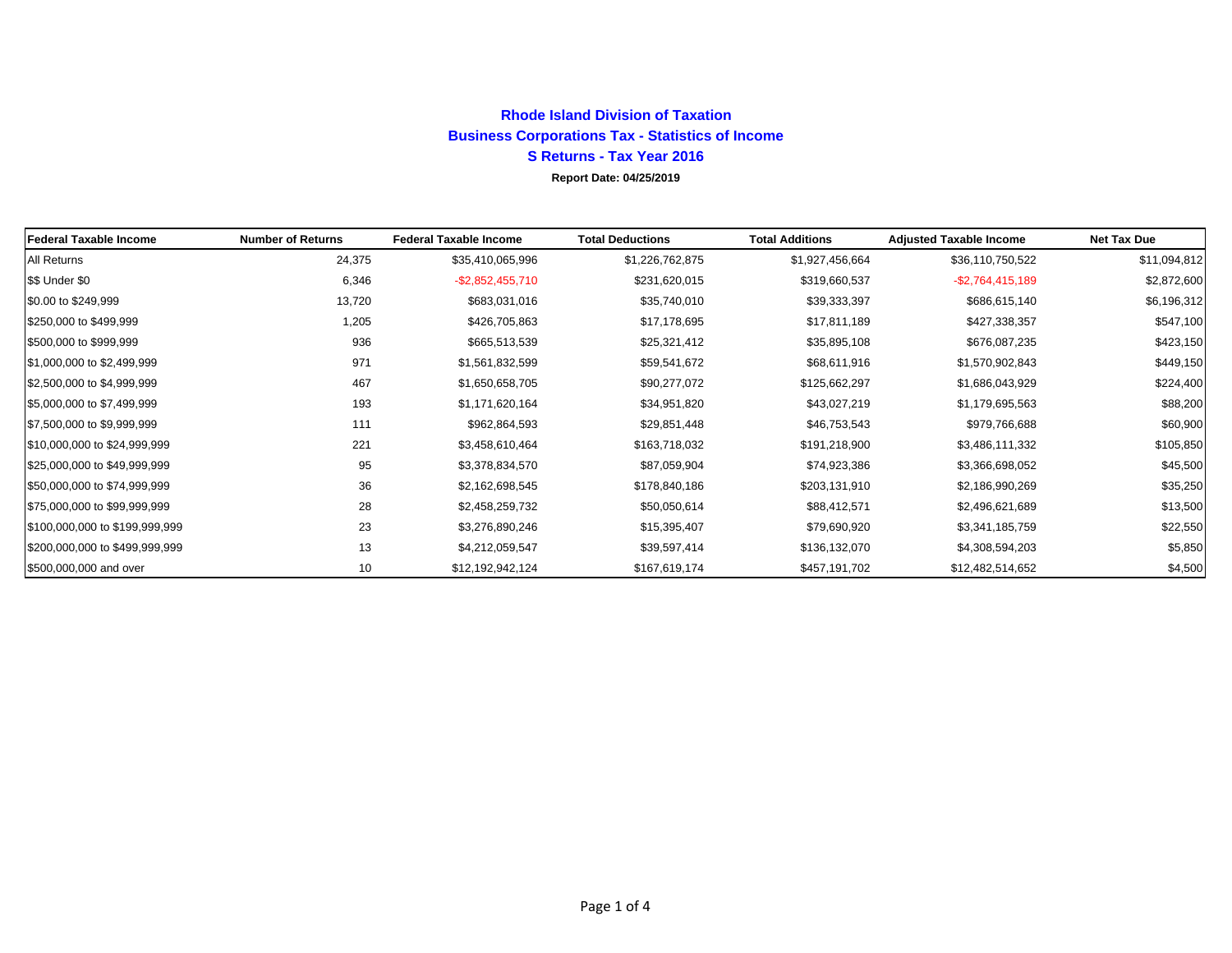## **Rhode Island Division of Taxation Business Corporations Tax - Statistics of Income S Returns - Deductions from Federal Taxable Income - Tax Year 2016 Report Date: 04/25/2019**

|                                | Number of      |       | <b>Exempt Dividends and Interest</b> | <b>Bonus Depreciation and Sec 179</b> |                 | Discharge of Indebtedness |             |
|--------------------------------|----------------|-------|--------------------------------------|---------------------------------------|-----------------|---------------------------|-------------|
| <b>Federal Taxable Income</b>  | <b>Returns</b> | Count | Amount                               | Count                                 | Amount          | Count                     | Amount      |
| All Returns                    | 24,375         | 166   | \$19,797,463                         | 7,777                                 | \$1,197,715,461 | 4                         | \$4,986,249 |
| \$\$ Under \$0                 | 6,346          | 34    | \$3,021,932                          | 1,746                                 | \$222,403,670   | 2                         | \$4,965,056 |
| \$0.00 to \$249,999            | 13,720         | 44    | \$54,591                             | 3,737                                 | \$35,604,742    |                           | \$44        |
| \$250,000 to \$499,999         | 1,205          | 11    | \$11,532                             | 606                                   | \$16,979,563    | $\Omega$                  | \$0         |
| \$500,000 to \$999,999         | 936            | 12    | \$42,120                             | 508                                   | \$25,257,502    | $\Omega$                  | \$0         |
| \$1,000,000 to \$2,499,999     | 971            | 13    | \$160,804                            | 536                                   | \$59,359,719    |                           | \$21,149    |
| \$2,500,000 to \$4,999,999     | 467            | 9     | \$40,047                             | 267                                   | \$90,166,068    | $\Omega$                  | \$0         |
| \$5,000,000 to \$7,499,999     | 193            | 5     | \$83,554                             | 108                                   | \$32,689,032    | $\mathbf 0$               | \$0         |
| \$7,500,000 to \$9,999,999     | 111            | 5     | \$31,686                             | 53                                    | \$30,526,200    | 0                         | \$0         |
| \$10,000,000 to \$24,999,999   | 221            | 12    | \$7,218,294                          | 116                                   | \$155,882,022   | 0                         | \$0         |
| \$25,000,000 to \$49,999,999   | 95             | 6     | \$2,957,152                          | 45                                    | \$83,598,963    | $\Omega$                  | \$0         |
| \$50,000,000 to \$74,999,999   | 36             | 5     | \$333,193                            | 17                                    | \$178,427,929   | $\Omega$                  | \$0         |
| \$75,000,000 to \$99,999,999   | 28             | 2     | \$134,937                            | 17                                    | \$49,915,677    | $\Omega$                  | \$0         |
| \$100,000,000 to \$199,999,999 | 23             | 3     | \$916,454                            | 8                                     | \$14,478,953    | $\Omega$                  | \$0         |
| \$200,000,000 to \$499,999,999 | 13             |       | \$275                                |                                       | \$39,597,139    | $\Omega$                  | \$0         |
| \$500,000,000 and over         | 10             | 4     | \$4,790,892                          | 6                                     | \$162,828,282   | 0                         | \$0         |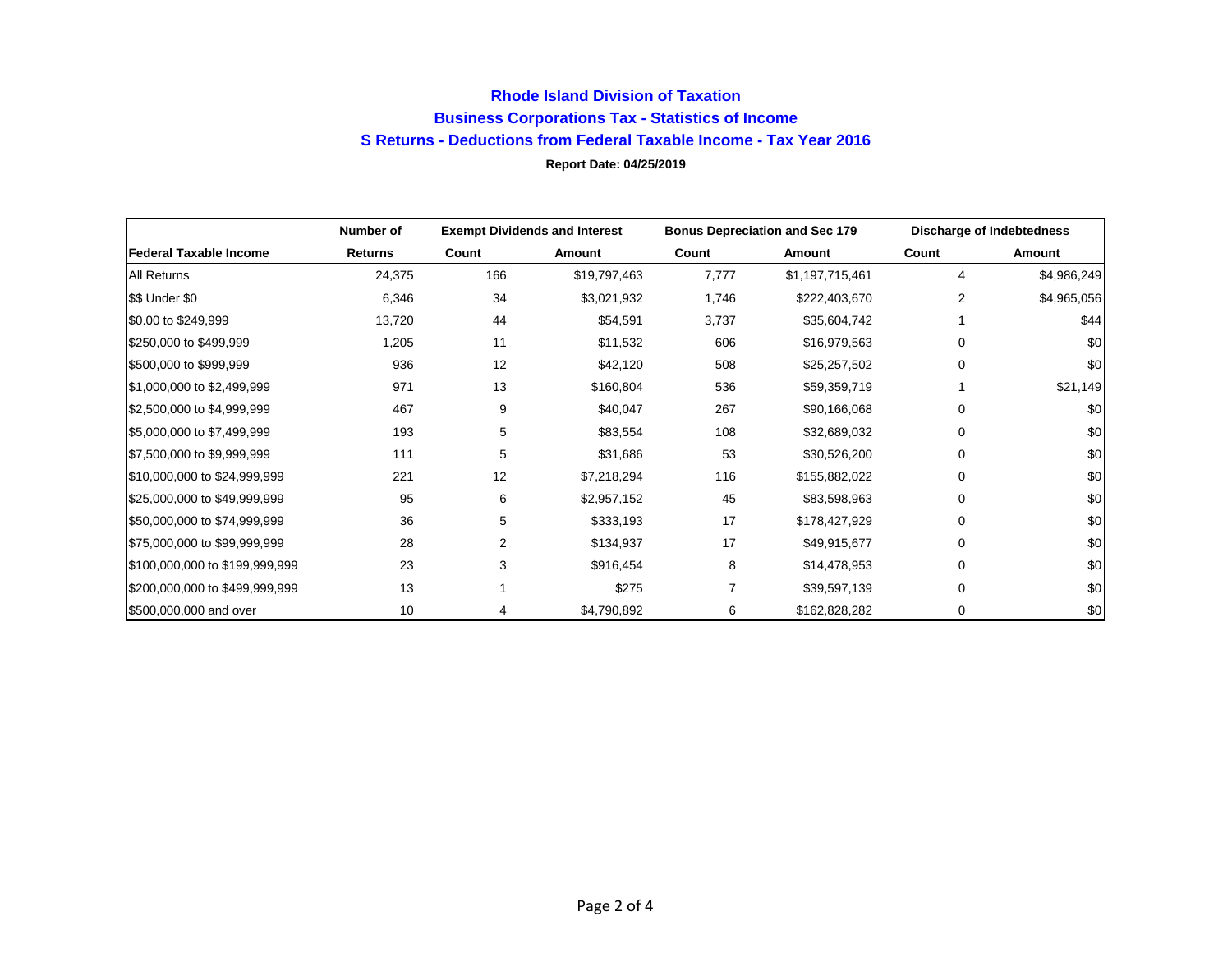## **Rhode Island Division of Taxation Business Corporations Tax - Statistics of Income S Returns - Additions to Federal Taxable Income - Tax Year 2016 Report Date: 04/25/2019**

|                                | Number of      |       | <b>Interest Income</b> |       | <b>Bonus Depreciation and Sec 179</b> |
|--------------------------------|----------------|-------|------------------------|-------|---------------------------------------|
| <b>Federal Taxable Income</b>  | <b>Returns</b> | Count | <b>Amount</b>          | Count | Amount                                |
| All Returns                    | 24,375         | 269   | \$55,081,333           | 3,676 | \$1,869,738,018                       |
| \$\$ Under \$0                 | 6,346          | 32    | \$1,752,180            | 964   | \$315,545,285                         |
| \$0.00 to \$249,999            | 13,720         | 42    | \$1,702,343            | 1,429 | \$37,628,347                          |
| \$250,000 to \$499,999         | 1,205          | 21    | \$268,339              | 255   | \$17,542,850                          |
| \$500,000 to \$999,999         | 936            | 20    | \$477,891              | 246   | \$35,417,217                          |
| \$1,000,000 to \$2,499,999     | 971            | 33    | \$3,774,522            | 286   | \$64,837,394                          |
| \$2,500,000 to \$4,999,999     | 467            | 33    | \$2,682,094            | 177   | \$122,980,203                         |
| \$5,000,000 to \$7,499,999     | 193            | 16    | \$379,532              | 78    | \$42,647,687                          |
| \$7,500,000 to \$9,999,999     | 111            | 7     | \$336,682              | 49    | \$46,416,861                          |
| \$10,000,000 to \$24,999,999   | 221            | 21    | \$1,498,421            | 93    | \$189,640,945                         |
| \$25,000,000 to \$49,999,999   | 95             | 18    | \$4,440,687            | 49    | \$70,290,699                          |
| \$50,000,000 to \$74,999,999   | 36             | 7     | \$5,574,318            | 16    | \$197,557,592                         |
| \$75,000,000 to \$99,999,999   | 28             | 7     | \$18,461,429           | 10    | \$69,951,142                          |
| \$100,000,000 to \$199,999,999 | 23             | 4     | \$780,921              | 9     | \$78,909,999                          |
| \$200,000,000 to \$499,999,999 | 13             | 2     | \$47,609               | 8     | \$136,084,461                         |
| \$500,000,000 and over         | 10             | 6     | \$12,904,365           | 7     | \$444,287,337                         |